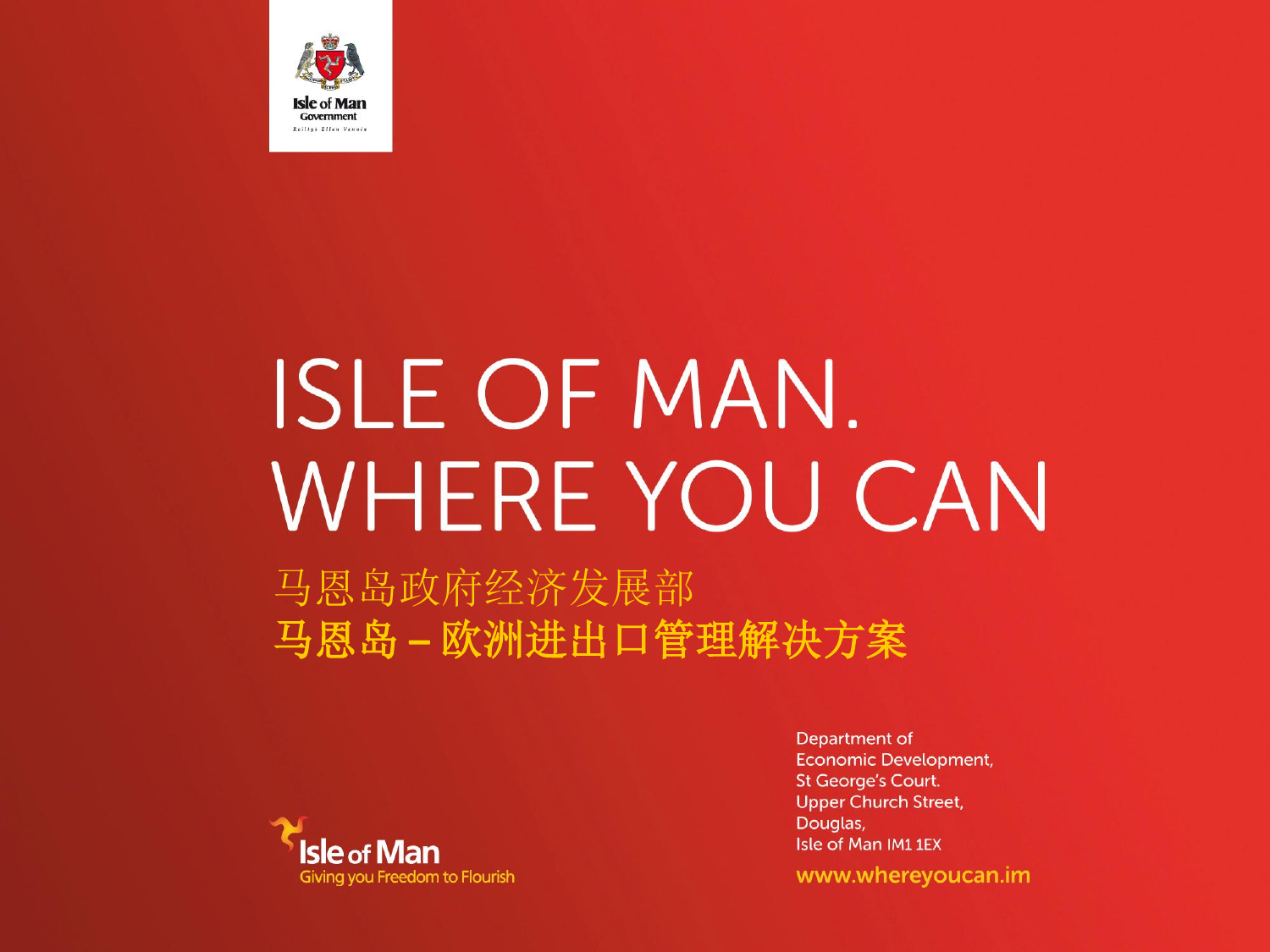# 马恩岛 – 欧洲进出口管理解决方案

## 背景

- 马恩岛位于不列颠群岛的中心,是通向欧洲(欧盟)的门户
- 马恩岛是一个自治国家,拥有独立的海关与消费税部门
- □ 英国加入欧盟协议(协定3)确保了马恩岛生产或提供的商品和农产品可自由贸易(自 由流通)
- □ 马恩岛还与英国签署协议, 统一了关税和消费税税率和相关法律, 使马恩岛与英国之间 不存在海关边界(如:两地的增值税均为20%)
- 马恩岛是一个低税区,对(除银行外)公司征收零利润税
- 马恩岛是完备的金融和专业服务中心,为国际贸易和物流管理活动提供支持
- 马恩岛拥有英国仅有的两个电子入境处理系统(EPU)之一,可进行简化的全自动海关 手续—而这正是欧洲进口的未来发展方向

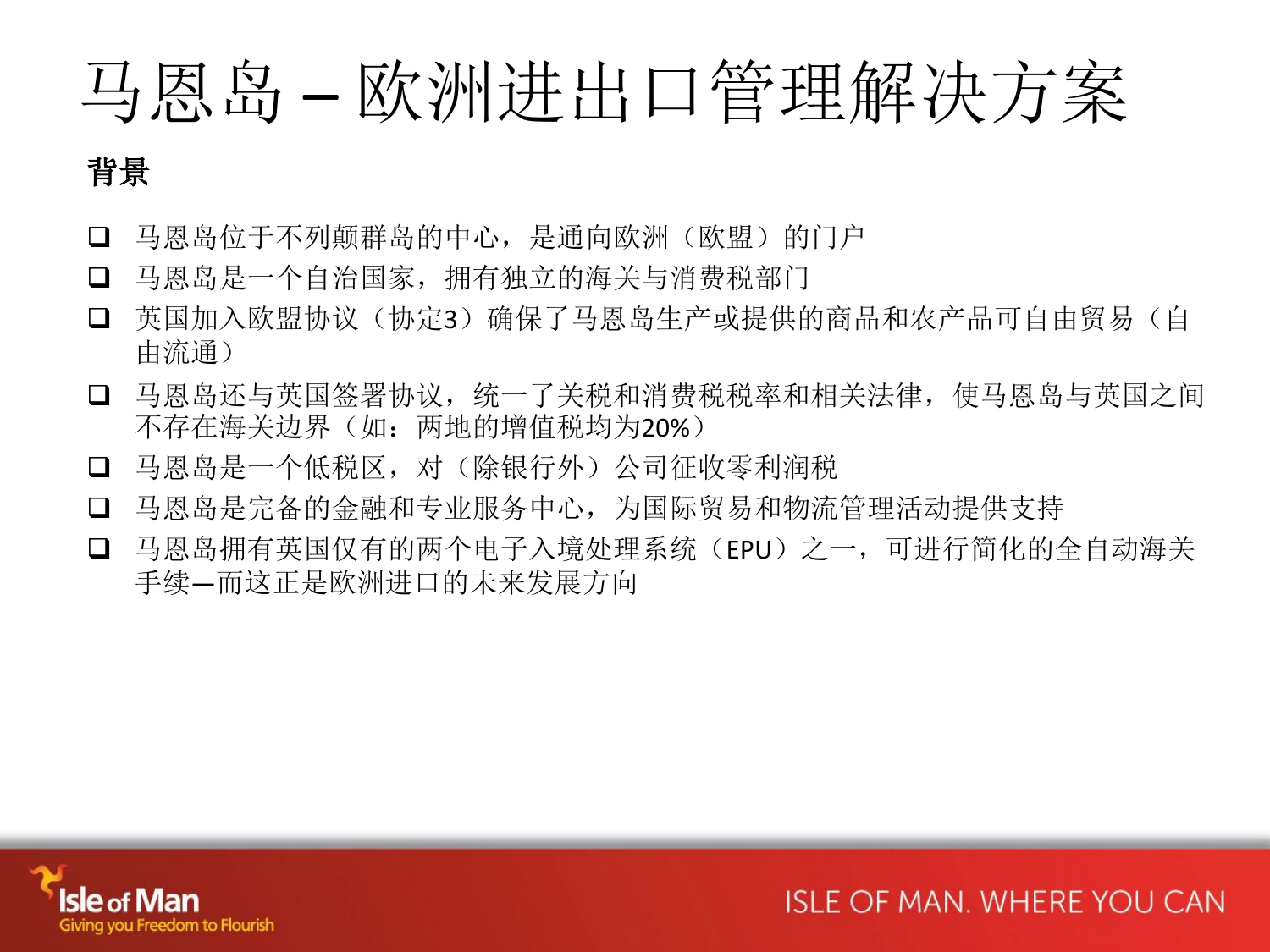## 马恩岛 – 欧洲进出口管理解决方案

## 马恩岛可提供:

- 通过外包给海关认证代理提供"交钥匙"服务,轻松完成货物在欧盟的分销 可帮助实 现自有公司认证
- □ 马恩岛当局提供专门的"一站式"客户服务,令建立(增值税注册)代码及清关(通过 电子化清关处理系统)手续简便快捷
- 口 较之英国,新成立的进口商"简化清关"安排可更快取得认证
- 口 如选择使用现有物流代理的"交钥匙"服务, 可提供即时认证
- □ 如有需要,马恩岛可支持"实体公司"活动,如管理(开具发票)、营销及实际加工, 更可得到政府的财政支持(拨款)
- 货物不必运送到马恩岛,如果运到,可在支付费用和进入免费流通之前为货物提供保税 仓储(免税)
- 通过马恩岛关税和消费税局的关税延期账户可逐月延期支付关税
- 如果进口至欧盟的货物随后再出口至其他国家,可提供进口加工减免

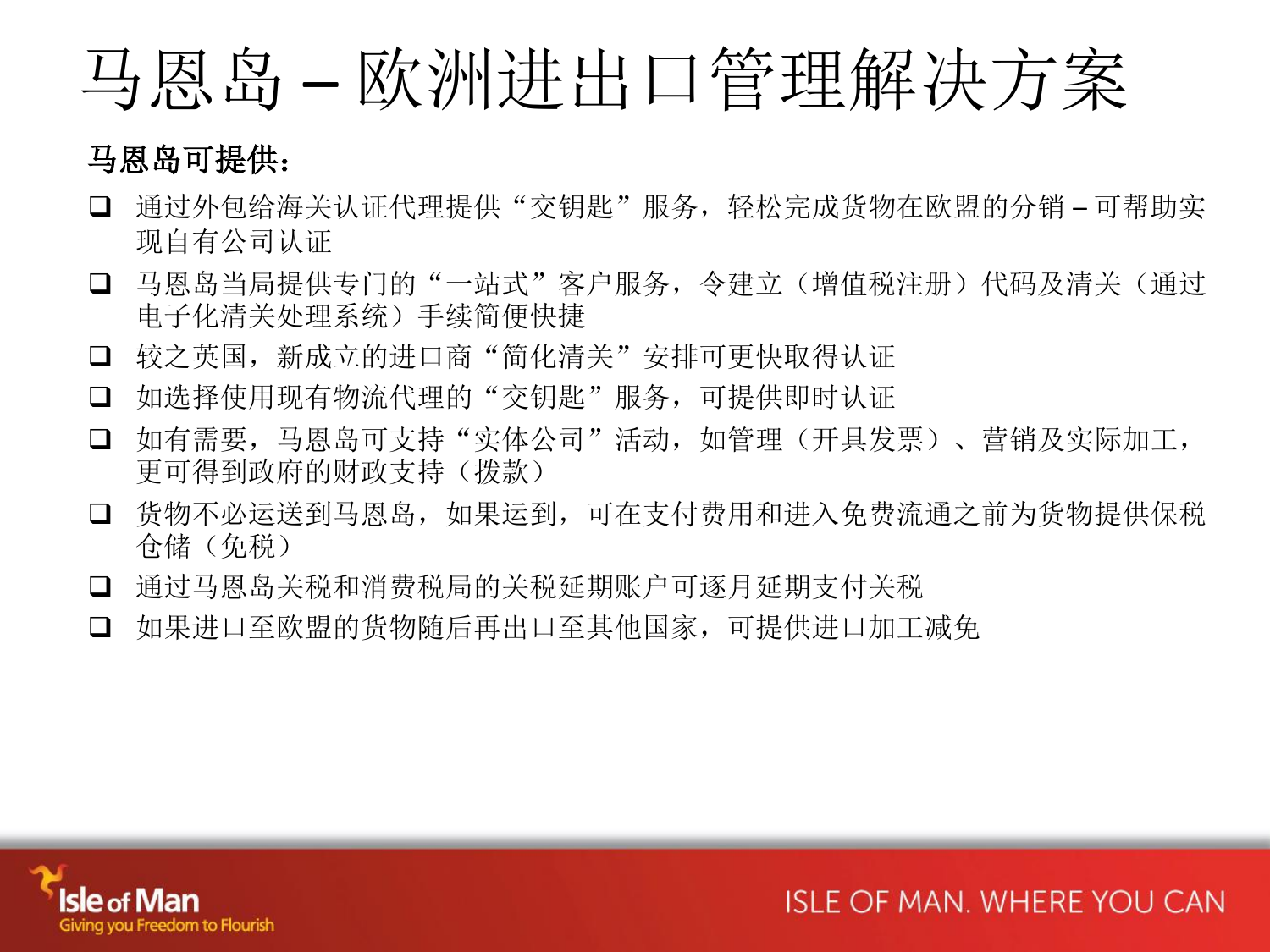## 马恩岛 – 欧洲进出口管理解决方案

## 中国公司可利用的优势:

- □ 马恩岛关税和消费税局通过简化程序和与英国/欧盟一体化的电子化清关系统提供注册及 清关支持
- 通过以下途径节约成本
	- 口 在一个公司税为零的地区开展运营
	- 通过在马恩岛(即在欧盟)内实现增值,从而降低进口价值,节约税费
	- 口 可将储蓄以红利形式(增长的利润)返回中国
- 使用完善的物流公司提供交钥匙服务(如:第一年,在得到完整的海关简化手续认证 后),便捷地设立公司
- 提供其他国际支持服务 上市服务、专属保险、知识产权等。

## 综述:

 马恩岛的独特之处在于:虽非为欧盟成员国,但却享有欧盟内的清关便利,拥有集成化、 适应未来发展的电子化清关系统及进出口安排,可提供快速、便捷、经济和低税的解决 方案。

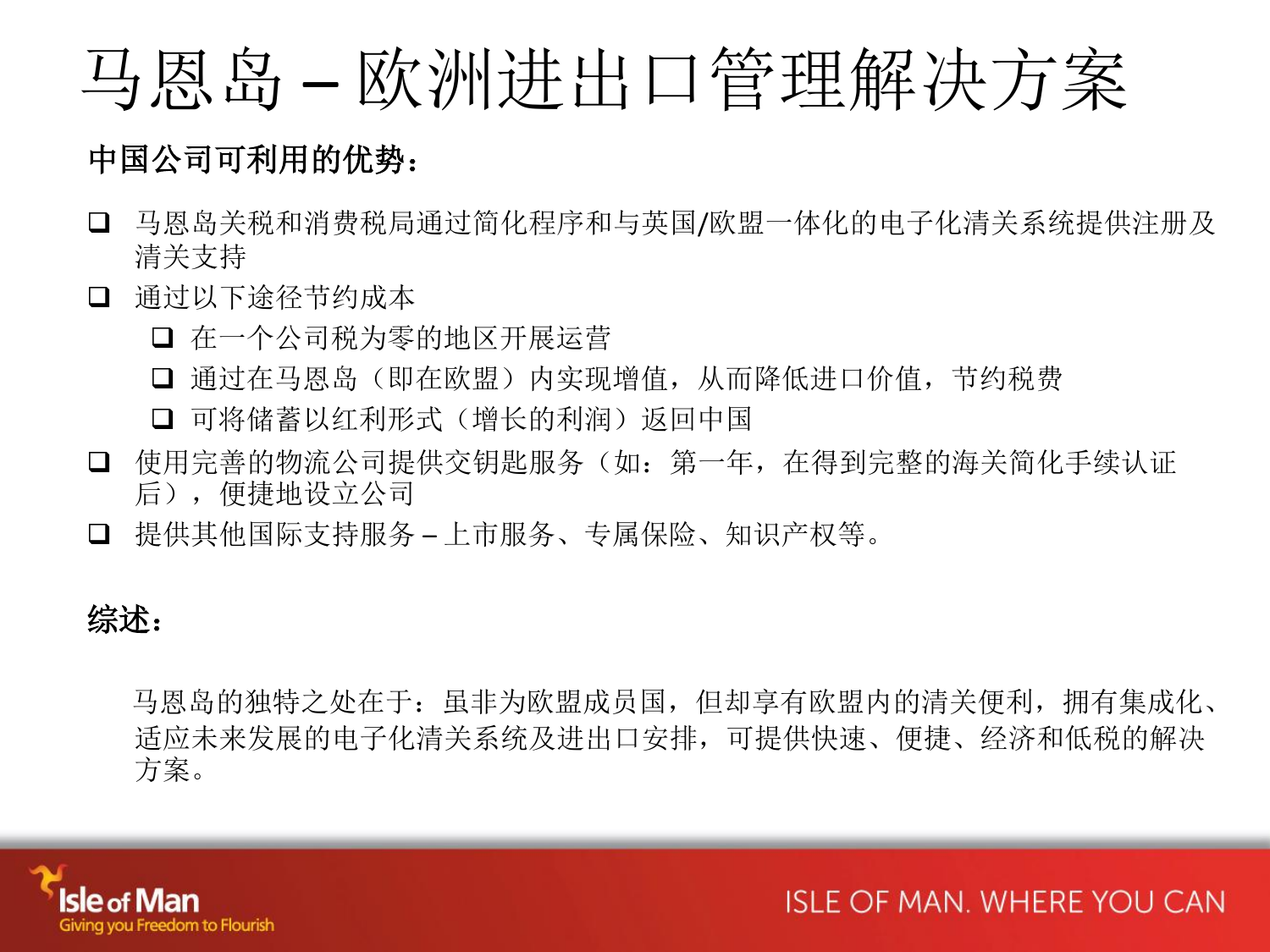

# **ISLE OF MAN.** WHERE YOU CAN

Department of Economic Development

**The Isle of Man – Solutions for European Import and Export Management**



Department of **Economic Development, St George's Court. Upper Church Street,** Douglas, Isle of Man IM11EX

www.whereyoucan.im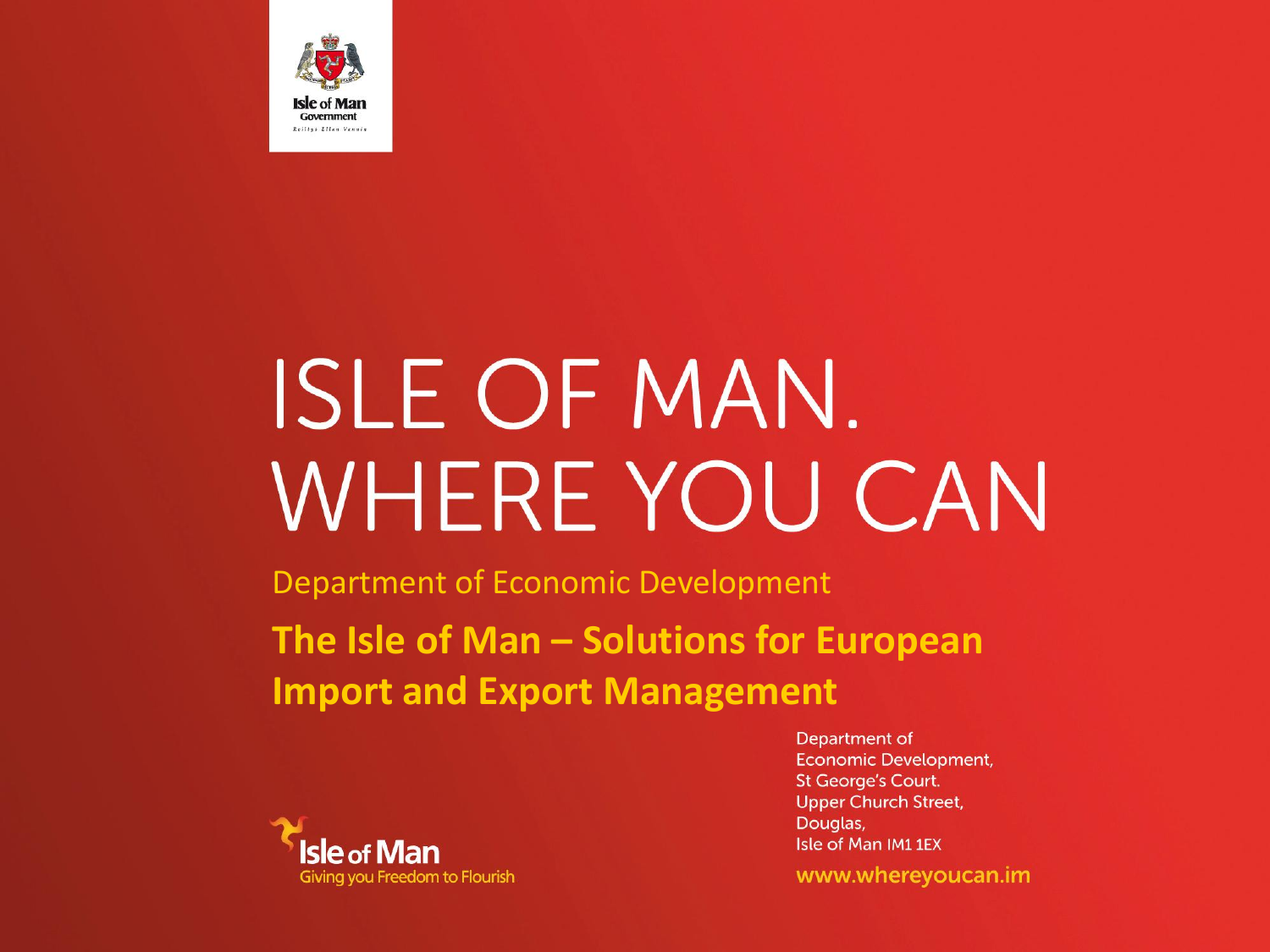## The Isle of Man – Solutions for European Import and Export Management

### **Background**

- $\Box$  The Isle of Man is located in the centre of the British Isles on the doorstep of Europe (EU)
- $\Box$  The Isle of Man is a self-governing nation with an independent Customs and Excise Department
- $\Box$  The UK's Treaty of Accession to the EU (Protocol 3) ensures free trade access for goods and agricultural products produced or supplied by the Isle of Man (free circulation)
- $\Box$  The Isle of Man also has an Agreement with the UK which aligns Customs and Excise duties and laws such that there are no customs borders between the Isle of Man and UK (e.g. VAT in both is 20%)
- $\Box$  The Isle of Man is a low tax jurisdiction with a zero tax rate on company profits (excluding banks)
- $\Box$  The Isle of Man is an established international finance and professional services centre adding support to our international trade and logistics management activity
- $\Box$  The Isle of Man has 1 of only 2 Electronic Processing Units (EPU) in Britain for conducting streamlined fully automated customs procedures – the future for EU import

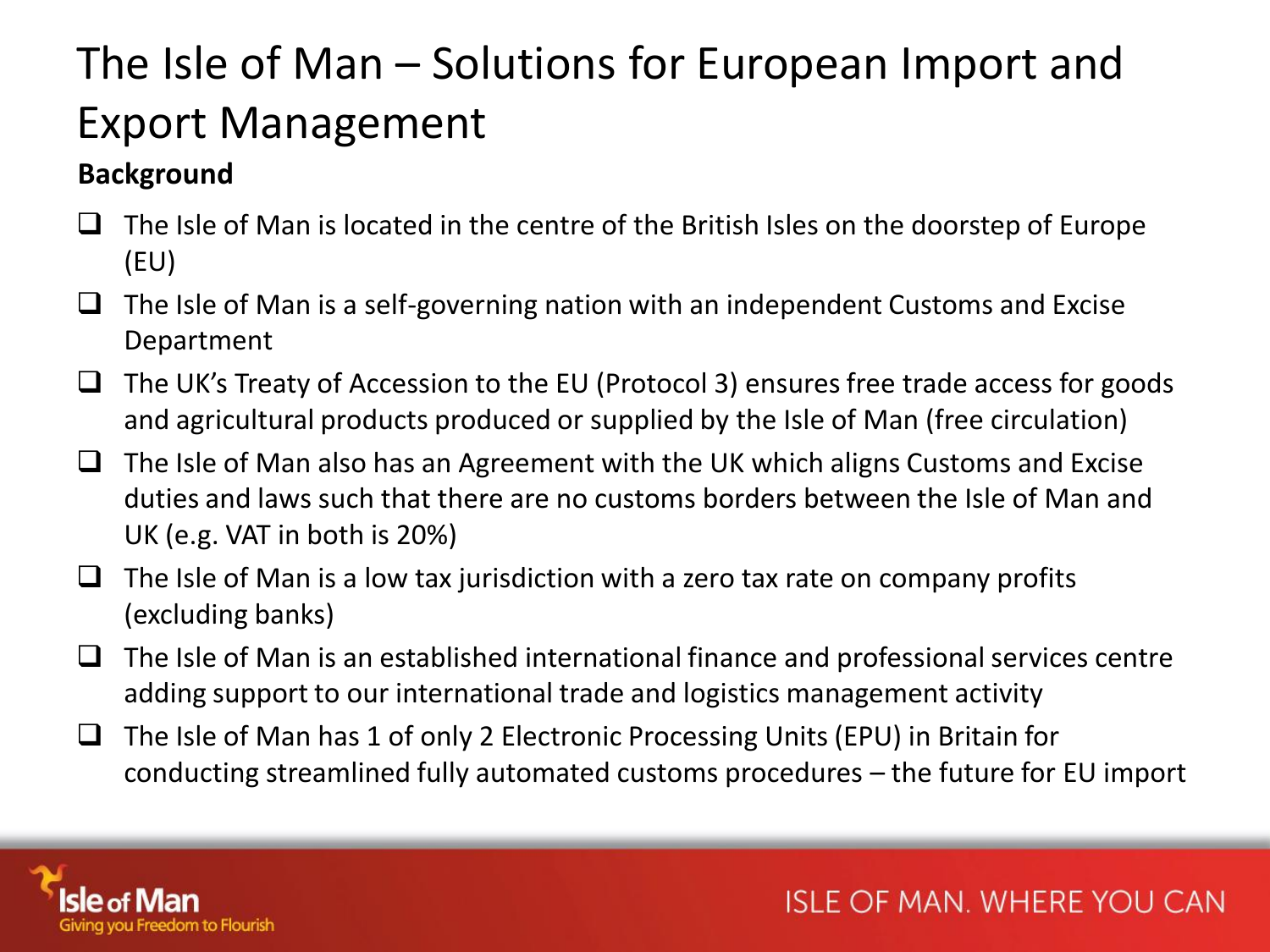## The Isle of Man – Solutions for European Import and Export Management

#### **The Isle of Man can offer:**

- $\Box$  Ease of distribution into the EU either on a 'turnkey' basis by outsourcing to customs accredited agents – enables incubation of own presence accreditation
- $\Box$  Isle of Man authorities provide dedicated 'one stop shop' customer services to simplify and streamline the process of set up (VAT registration) coding and clearance (via EPU)
- $\Box$  Earlier accreditation to 'simplified clearance' arrangements for newly established importers is possible than in the UK
- $\Box$  Instant accreditation available when 'turnkey' service using existing logistics agent is chosen
- $\Box$  Isle of Man can support 'real presence' activity of administration (invoicing), marketing and physical processing if required –with financial help (grants) available from Government
- $\Box$  Goods do not need to come to Isle of Man but in the instances where they do Bonded Warehouses are available to hold goods (duty unpaid) prior to payment and entry into free circulation
- $\Box$  Duty deferment accounts with Isle of Man Customs and Excise provide for duty payments monthly in arrears
- $\Box$  Inward processing relief is available where goods imported to the EU are subsequently reexported to another country

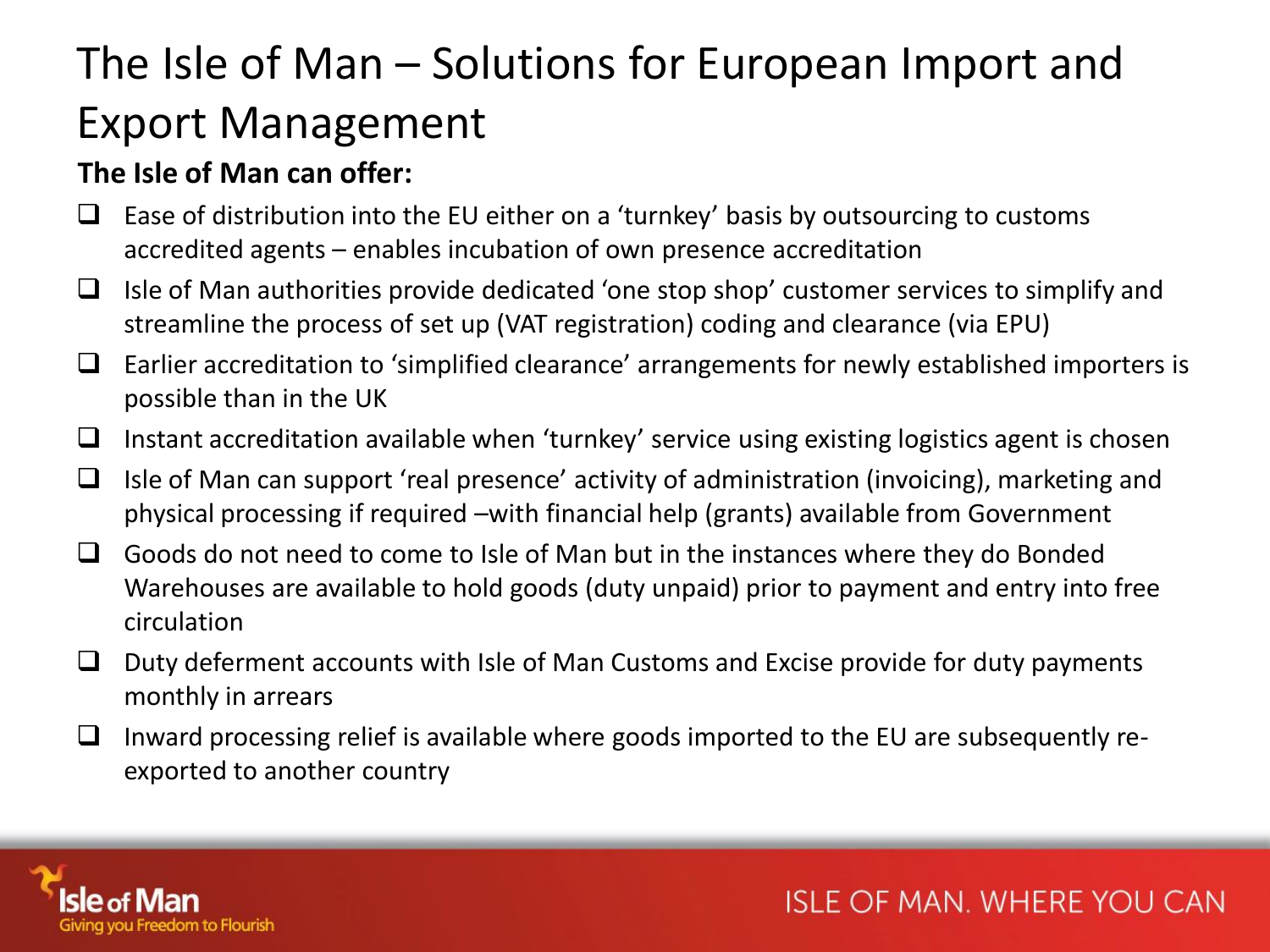## The Isle of Man – Solutions for European Import and Export Management

### **Benefits to Chinese companies:**

 $\Box$  Access to EU markets with registration and clearance assistance from Isle of Man Customs and Excise using simplified procedures and electronic systems which integrate with the UK/EU

#### $\Box$  Cost savings from

- $\Box$  Operating from a zero corporate tax regime
- $\Box$  The possibility of duty savings by adding value in the Isle of Man (i.e. in the EU) thus lowering the imported value
- $\Box$  The possibility of dividending back savings to China (increased profits)
- $\Box$  Ease of set up from using established logistics companies to provide turnkey services (e.g. in first year, pending full customs simplified process accreditation)
- $\Box$  Other international support services available listing services, captive insurance, intellectual property etc.

#### **In summary:**

The Isle of Man is unique in offering speed, ease, cost and tax efficiency being within the EU for customs purposes yet while not a member state has integrated future - proof electronic clearance systems and arrangements for import and export.